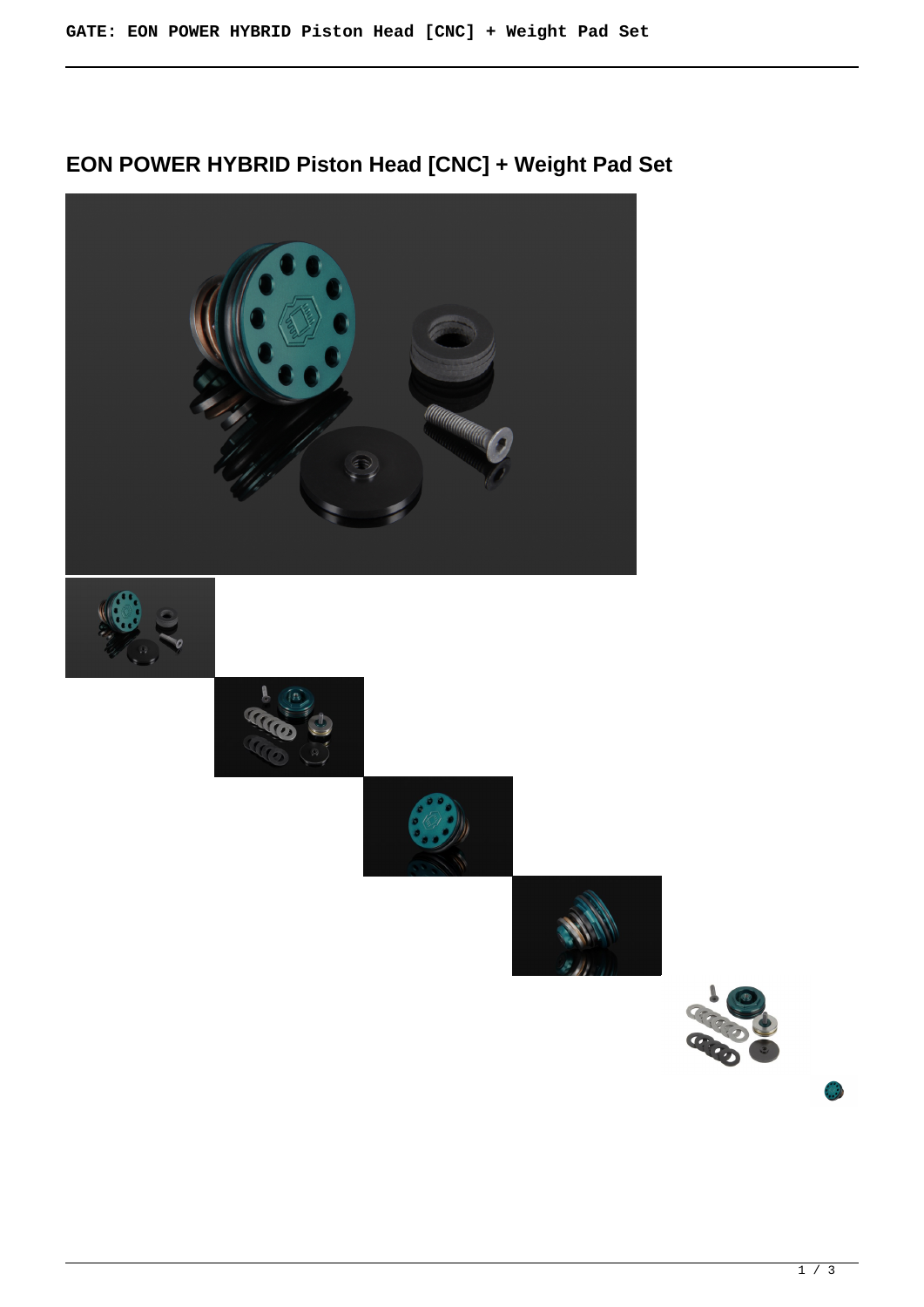Rating: Not Rated Yet **Price**  Base price with tax 80,10 PLN

Salesprice with discount

Sales price 80,10 PLN

**Discount** 

[Ask a question about this product](https://gatee.eu/index.php?option=com_virtuemart&view=productdetails&task=askquestion&virtuemart_product_id=88&virtuemart_category_id=1&tmpl=component)

## Description

The piston head designed especially for standard and high-performance builds, helping achieve best results and overcome limits. Thanks to the use of 10 vents, airflow significantly increases improving sealing. High quality aircraft-grade aluminum CNC machining ensures repeatability of shots, perfect head-to-cylinder seal, and high power. Together with adjustable AOE, it is essential for every build. The special weight pads included in the kit allow using heavier BBs in DMR builds.

#### **Features:**

- Designed especially for standard and high-performance builds
- 10 vents enhancing airflow and sealing
- Ultra-high quality of aircraft-grade aluminum CNC machining
- Perfect head-to-cylinder seal
- AOE spacer included
- Special weight pads for heavier BBs in DMR builds
- No limits in spring power
- No AEG modification required
- Dedicated especially to pros and skilled users
- Piston head weight 4.7 g (without bearing or pads)

## **Compatibility:**

- All standard AEG cylinders
- All standard AEG cylinder heads
- All standard AEG pistons
- O-rings 19x2.4 mm

#### **Kit contents:**

- POWER HYBRID Piston Head Aluminum 7075
- 6 steel weight pads
- 5 synthetic lightweight pads
- AOE spacer
- 1 bearing
- 2 installation screws
- 2 o-rings
- QR Code containing QuickStart Guide

The price applies to 1 POWER HYBRID Piston Head + Weight Pad Set.

Please note that due to different screen settings and light conditions, the color of the products in the pictures may be slightly different than the actual item. Color differences may also occur between different batches of the product.